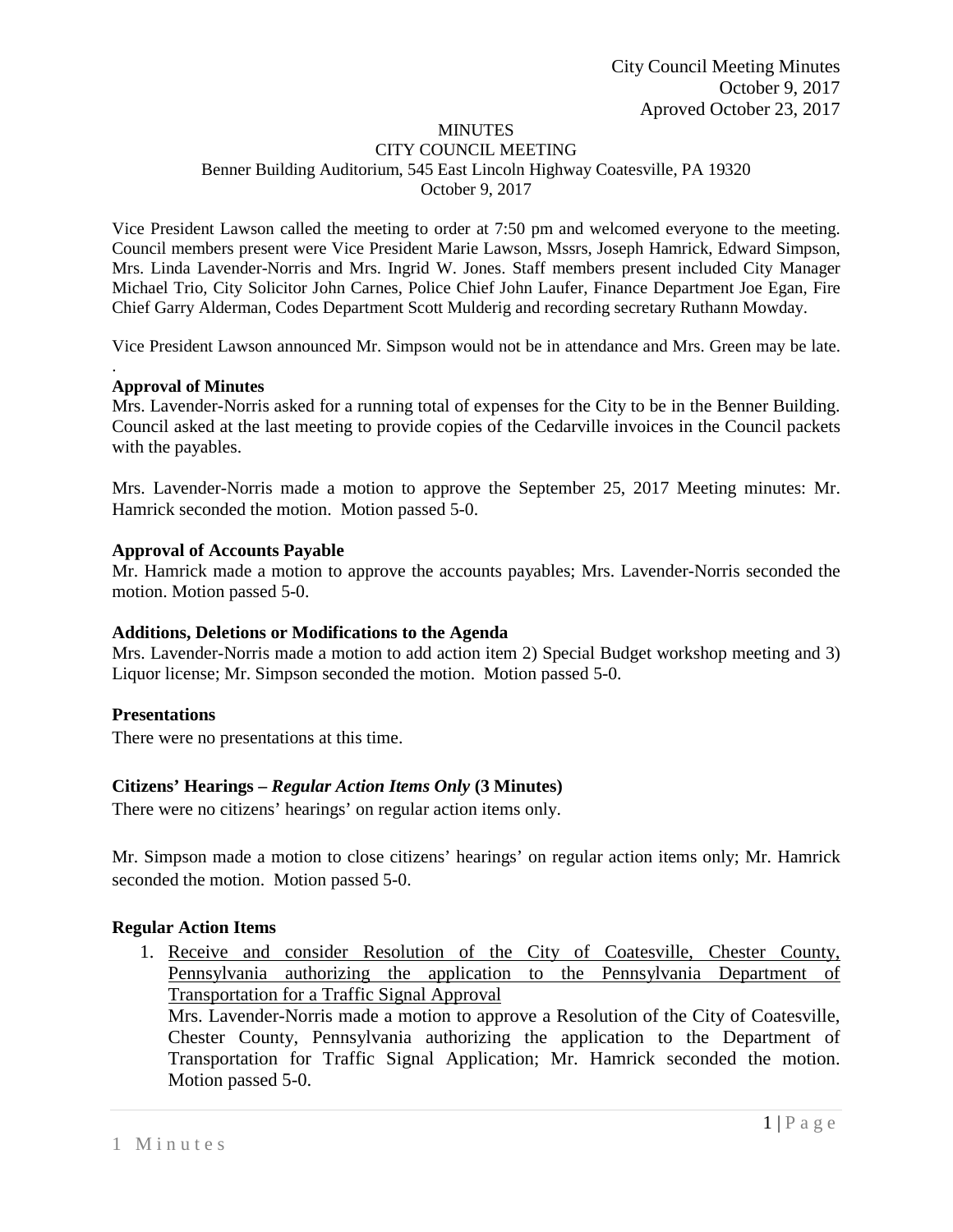2. Receive and consider special budget workshop meeting

Mrs. Lavender-Norris made a motion to authorize special workshop meetings for the 2018 proposed budget; Mr. Hamrick seconded the motion. Motion passed 5-0.

3. Receive and consider Liquor license Mrs. Lavender-Norris made a motion to approve the solicitor to prepare and advertise for liquor licenses; Mr. Hamrick seconded the motion. Motion passed 5-0.

## **Discussion Item**

1. Meeting Minutes

Mr. Hamrick asked Mr. Trio if he addressed the pavement issue with Mrs. Harden. Mr. Trio stated he called Mrs. Harden and spoke to her about the issue and it has been resolved.

2. Organizational invitation for citations and tickets

Mrs. Lavender-Norris explained the City Council receives requests for citation to be presented at various events throughout the year in the City. The cost for all Council to attend is expensive. She suggested that the Council President and Ward representative attend the meeting and represent the City. At least two representative of City Council.

## **Solicitors Report**

Mr. Carnes announced:

- The AIA contracts have been sent out for approval of the City Hall Renovations.
- The survey work by Urwiler and Walter has been completed and monuments have been installed.
- Working with Catalyst to establish Orphans Court approval of the use of a portion of Gateway Park to be developed as an open-air amphitheater with additional site improvements including a digital monument display communication device and Veteran's memorial.
- Olivet Methodist Church parking lot lease changed from 30 year to 20 year lease.
- Reviewed various draft contracts and agreements and assisted with various miscellaneous matters involving litigation and enforcement and has assisted the City in its interpretation of codes, rules and regulations and involving various personnel matters.

# **City Manager's Report**

Mr. Trio announced:

- The City Hall demolition has been completed.
- Gateway Project demolition is underway site is 95% clear.
- Cedarville has filed the  $4<sup>th</sup>$  phase of the HOP plans for intersection HOP and construction plan
- Palmer Park initiative Natural Lads and Brandywine Health Foundation. Conducted follow up meetings with Ann Hutchinson in preparation of October meeting.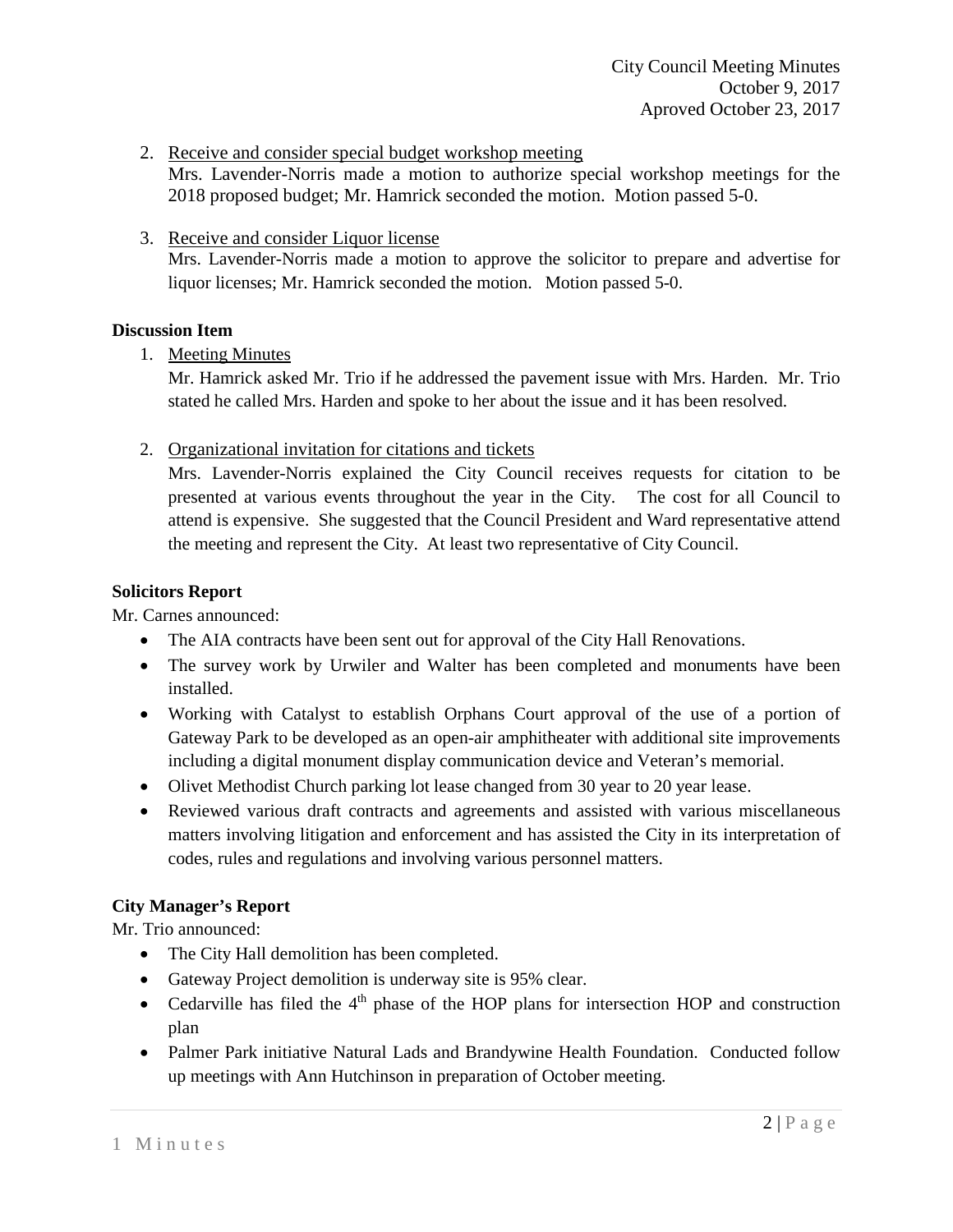- Third Avenue is approximately at 50 % with East side of improvements completed.
- CDB submitting scope and description of work extension of Third Avenue Streetscape between Lincoln Highway and Harmony Street.
- Codes Department issued 73 code violations and 82 instant tickets.
- Billed the owner for the work done at 1136 Stirling Street (Clean-Up) and have received payment.

# **Citizens' Hearings –** *Non-Agenda Items Only* **(3 Minutes)**

## John Stonewall

Mr. Stonewall stated he is going thru a hard time. We learn to always do what best with what's in your hands. He hopes someday he will be able to bring his services back into the City. He thanked the City for all they have done.

## Justin

Justin asked Council to add onto the park at Patton and Madison and change the old tennis courts into Skate Park. It would be no cost to the City. It could be an Eagle Scout project. Council provided contact information to Natural Lands Trust.

Mr. Simpson made a motion to close citizens' hearings on non-agenda items only; Mr. Hamrick seconded the motion. Motion passed 5-0.

# **Special Events**

There were no special events at this time.

## **Council Comments**

Mr. Hamrick asked if financial documentation can be placed on the table in case residents have questions. He told Mr. Stonewall there is a lot of development going on and maybe there will be a new opportunity to comeback in the City.

Mrs. Jones thanked everyone for attending the meeting. It is great to hear your ideas. The thought for the day is a fact "The loudest one in the room, is the weakest in the room." By Frances Lucas, American Gangster.

Mrs. Lavender-Norris thanked everyone for attending the meeting. Excited about the direction the City is moving in. She videotaped some of the buildings going down on  $1<sup>st</sup>$  Avenue. We are the direction we are heading. Let's stay together, let's not give up on one another we don't have to agree on everything, we can agree to disagree. Too many coming behind us and too many going ahead of us.

Mr. Simpson thanked everyone for attending the meeting. He echoes the same sentiment of Mrs. Lavender-Norris. We have waited and waited for years for those buildings to come down. It is